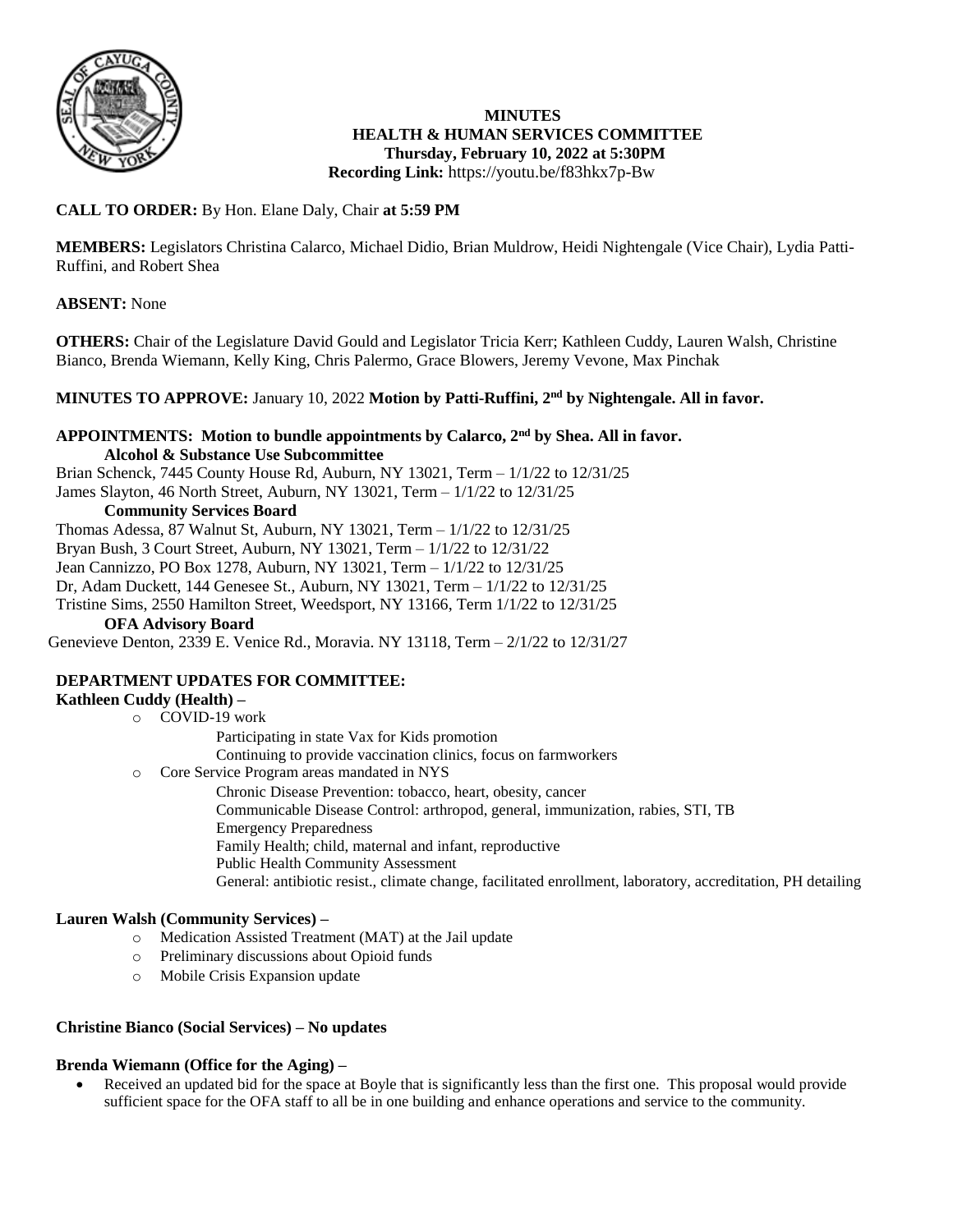### **RESOLUTIONS:**

| 2-22-HH-1 | Authorizing the Chair of the Cayuga County Legislature and the Director of the Office for the Aging to sign          |
|-----------|----------------------------------------------------------------------------------------------------------------------|
|           | annual contracts with various subcontractors. Motion by Patti-Ruffini, 2 <sup>nd</sup> by Nightengale. All in favor. |

## **HEALTH: Motion to bundle HH-2, 3, 4 and 5 by Nightengale, 2nd by Shea. All in favor.**

**OFA:**

- 2-22-HH-2 Authorizing the Health Department to enter into contract with Birinie Bus for Transportation of Preschool Physically Handicapped Children for Remainder of 5 year Award
- 2-22-HH-3 Authorizing the Chairman of the Legislature and the Public Health Director to enter into a contract with East Hill Family Medical, Inc. & Finger Lakes Community Health for the provision of STD Services
- 2-22-HH-4 Authorizing the Chairman of the Legislature and the Public Health Director to enter into a five year contract with New York State Department of Health (NYSDOH) to participate in the Childhood Lead Poisoning Prevention Program (CLPPP+) and accept funding associated with the grant for the Period 10/01/2021 through 09/30/2026
- 2-22-HH-5 Authorizing the Chairman of the Legislature and the Public Health Director to enter into a five-year grant contract with New York State Department of Health (NYSDOH) for the Healthy Neighborhoods Program and accept funding associated with the grant

## **SOCIAL SERVICES: Motion to bundle HH-6, 7, 8, 9 and 10 by Nightengale, 2nd by Calarco. All in favor.**

- 2-22-HH-6 Authorizing the Chairman of the Legislature and the Commissioner of Social Services to Enter into a Contract with Cayuga Centers for Family Preservation Program, Family Support Program, Enhanced Foster Parent Support Program, and MST.
- 2-22-HH-7 Authorization to enter into a contract with Cayuga Centers for the provision of four (4) respite beds.
- 2-22-HH-8 Authorizing the Chairman of the Legislature and the Commissioner of Social Services to Enter into a Contract with Cayuga Centers for the Provision of Supervision & Monitoring Services
- 2-22-HH-9 Authorizing the Chairman of the Legislature and the Commissioner of Social Services to Enter Into a 2-Year Contract with Chapel House (Temporary Homeless Shelter for Men)
- 2-22-HH-10 Authorizing the Chairman of the Legislature and the Commissioner of Social Services to Enter into a Contract with Children's Home of Wyoming Conference for the Recruitment, Training and Retention of Foster Parents
- 2-22-HH-11 Amending the Social Services 2022 Budget to Accept 100% Federal Funding from the Flexible Fund for Family Services (FFFS). **Motion by Shea, 2nd by Calarco. All in favor.**
- 2-22-HH-12 Authorizing the Commissioner of Social Services to Fill Human Services Examiner Position in the Department of Social Services. **Motion by Shea, 2nd by Nightengale. All in favor.**
- 2-22-HH-13 Authorizing the Commissioner of Social Services to enter into a Support and Maintenance Agreement with Qmatic Corporation for maintenance of software installed in Intake Unit of Department of Social Services. **Motion by Shea, 2nd by Nightengale. All in favor.**
- 2-22-HH-14 Authorizing the Chairman of the Legislature and Commissioner of Social Services to enter into a Contract with Salvation Army Pathway of Hope for Case Management of TANF Clients (100% Funded). **Motion by Nightengale, 2nd by Calarco. All in favor.**